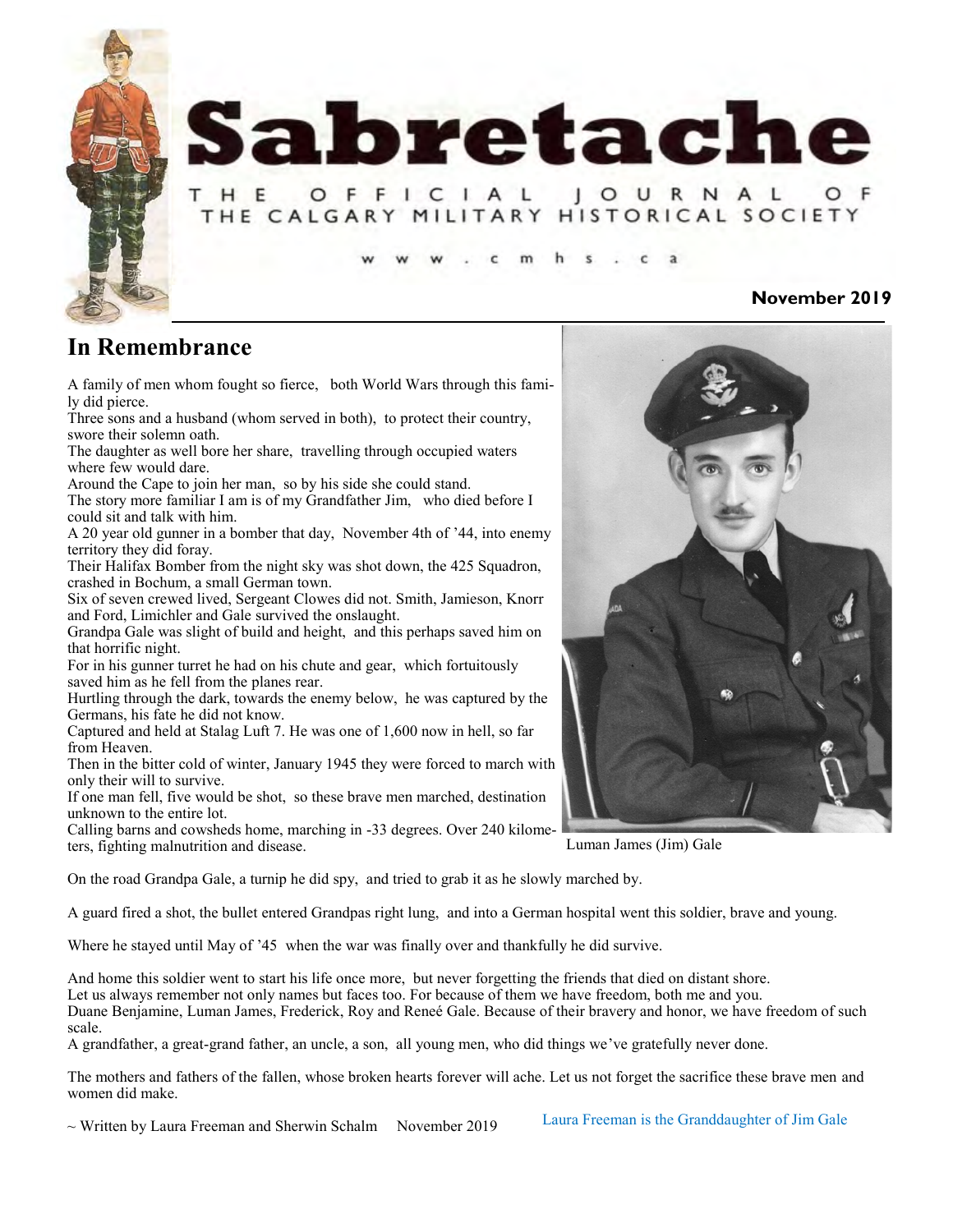#### **Sabretache**

THE OFFICIAL JOURNAL OF THE CALGARY MILITARY HISTORICAL SOCIETY The CALGARY MILITARY HISTORICAL SOCIETY is a non-profit registered society which fosters the study of the military and the police, and the heritage of Canada, the British Empire, and the world as well as the preservation of military artifacts and records. The CMHS meets once every calendar month at: Petty Officers' Mess HMCS Tecumseh 1820 - 24th Street SW

# Calgary AB T2T 0G6

## **Notice of Next Meeting**

The next CMHS meeting will be held on **Tuesday November 19th, 2019 19:00 (7:00 pm)**

At the Petty Officers' Mess, HMCS Tecumseh. Members are reminded that an Donation to the Legion Food Bank is considered

your unofficial entrance fee to our regular scheduled meetings*.*

The unofficial agenda of this meeting will be:

Introduction of guests, Minutes of last meeting Correspondence, Membership report Treasurer's report, Old business / New business Break, Show & Tell The President, **Dave Love** would like to invite everyone to remain after the meeting for an informal time of fellowship.

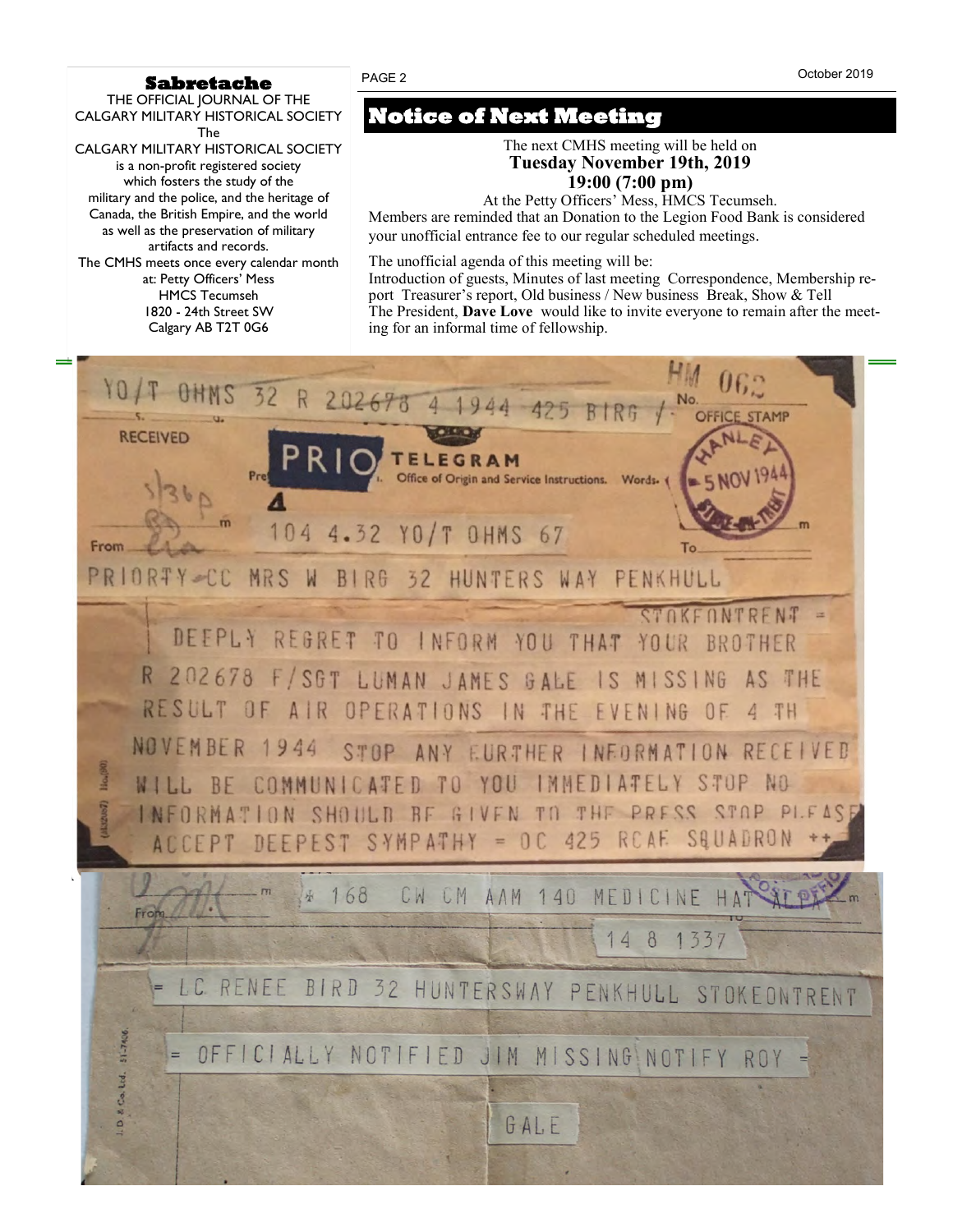### **Minutes of last meeting / Calgary Military Historical Society**

### **Minutes of Annual General Meeting held on October 15, 2019** ,Petty Officers Mess: HMCS Tecumseh

Meeting called to order by President Alan R. at 7:01 pm. 15 members present and 0 guests.

Minutes of last meeting. Acceptance moved by Mike C. Second by Martin U. Approved.

Treasurers Report provided by Floyd S. Moved acceptance by Barry E. Second by Mike C. Accepted. Membership report by Floyd S. - Currently 39 regular members. 3 Life members 2 Honorary. Renewals are now due for 2020. Approval moved by Barry E Seconded by Mike C. Approved.

### **OLD BUSINESS:**

AACCA fall show in September appeared to have lower attendance but reasonable sales.

Regards to last months question re CEF rejected applicants being traceable – Yes, by a "D" class pin saying person applied but was rejected.

### **NEW BUSINESS**:

Motion: \$50 gift certificate to 264 Legion be given to annual winner of the Maurice Harvey trophy. Moved by Indra R. Seconded by Martin U. Voted, all in favor. Passed

The other three previously considered motions were determined no longer relevant as they were covered by the club constitution.

Vote on Maurice Harvey Award for person best serving the club for the past year was conducted. Votes counted by Susan E. and winner determined to be Alan R. and ballots destroyed. Election:

Position – Secretary- called for nominees but none were received. Susan E volunteered to continue on as interim Secretary till end of 2019. Someone will need to step up to take the position.

Position – President – One nominee, Dave L. No further nominations from the floor.

Dave L. is appointed new president by acclamation.

Position – Treasurer – Floyd S. agreed to stand for another year. No further nominations for the floor. Floyd S. is again appointed treasurer by acclamation.

Position – Vice President – Mike C. agreed to stand for another term. No further nominations from the floor. Mike C. is appointed by acclamation.

Alan R. – agreed to be head of monthly raffles.

Other New Business:- Gary M. received notice of 2020 medal yearbook is available by subscription and he has form for purchase at 29.95 UK pounds.

### **New president now presiding –**

Susan E. appointed as director/archivist

David G. appointed as director/editor and Dave L. appointed historian

Break . No raffle this month.

**SHOW & TELL:**

Gary M. – Had a trip to Europe this year to over 26. Showed a medal bought in Athens from WW2 and a book "Empire of the Deep" on the royal Navy.

Stu E. – Has liking for Edward VIII but no coin were ever minted. Showed a newly produced coin of the monarch.

Mike C. – Group to W. Cuthbert HMS Baracuda enlisted in 1894 to 1945.

Rob W. – Photo of WW1 soldier he is trying to identify. Also cap and collars to Trois Rivieres regiment.

Frank – Book from 1893 called "Boots & Saddles" by E. Custer in good condition.

Barry E. – Our past member Merv J. passed away October 9, 2019.

Martin U. – Attended insignia club show which showed the value in membership in the premiere clubs. Also showed a Life magazine with stunning artwork.

Floyd S. – 1957 Knights Cross with Oakleaves in it's case

Dave L. - Field surgical kits from 1914 now all cleaned up. CEF surgical kit for ear, nose and throat dated 1917 and WW1 doctors kit with packets of bandages, salve etc. and vials of stuff dated 1914.

Motion to adjourn at 8:45 pm